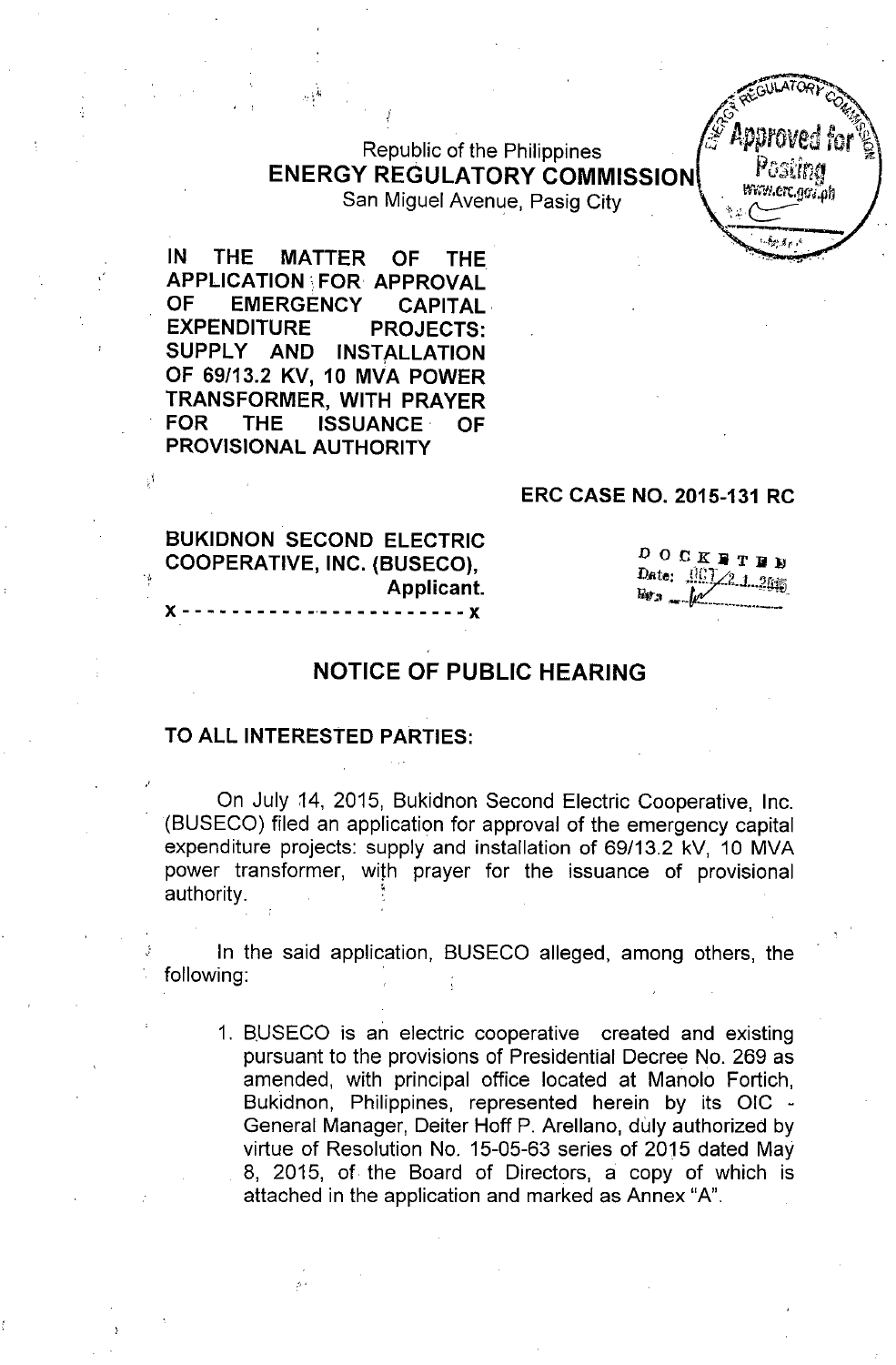The filing of said application is likewise authorized under the aforecited Board Resolution;

2. BUSECO has been granted by the National Electrification Administration (NEA) an authority to operate and distribute electric light and power within the coverage area comprising the City of Malaybalay and the Municipalities of Malitbog, Baungon, Talakag, Cabanglasan, Impasug-ong, Libona,<br>Manolo Fortich, Sumilao, Lantapan and Barangay Manolo Fortich, Sumilao, Lantapan and Barangay Lilingayon, part of Valencia City, all in the Province of Bukidnon;

# **THE APPLICATION AND ITS PURPOSE**

3. BUSECO filed this application in compliance with ERC Resolution No. 26, Series of 2009, particularly under Article III, Section 3.4 thereof;

# FACTUAL ANTECEDENTS

- 4. On June 2013 at around 3:40 PM, BUSECO's 10 MVA LEEEC power transformer of Lunocan Substation serving the municipalities of Manolo Fortich, Malitbog, Libona and Baugon all in the province of Bukidnon suddenly failed to deliver power resulting to total blackout in the said four municipalities. A copy of Significant Incident Report (SIR) is attached to the application as Annex "B";
- 5. Several tests were conducted to determine the status of the 10MVA power transformer and found out that it is extremely damaged and needs to be replaced;
- 6. As a short-term measure, BUSECO implemented load transfer and rented the standby 5 MVA (New Korea) power transformer of MORESCO-1 through a "Contract of Lease", At present, Lunocan Substation capacity has been reduced to 10 MVA (its 5 MVA and MORESCO-1 5 MVA power transformers) with its 5 MVA having a percent loading of 82.56% prior to the incident;
- 7. The expiration of the contract of lease on March 31, 2015 and the inevitable increasing demand of power in BUSECO's franchise area, specifically to the four municipalities served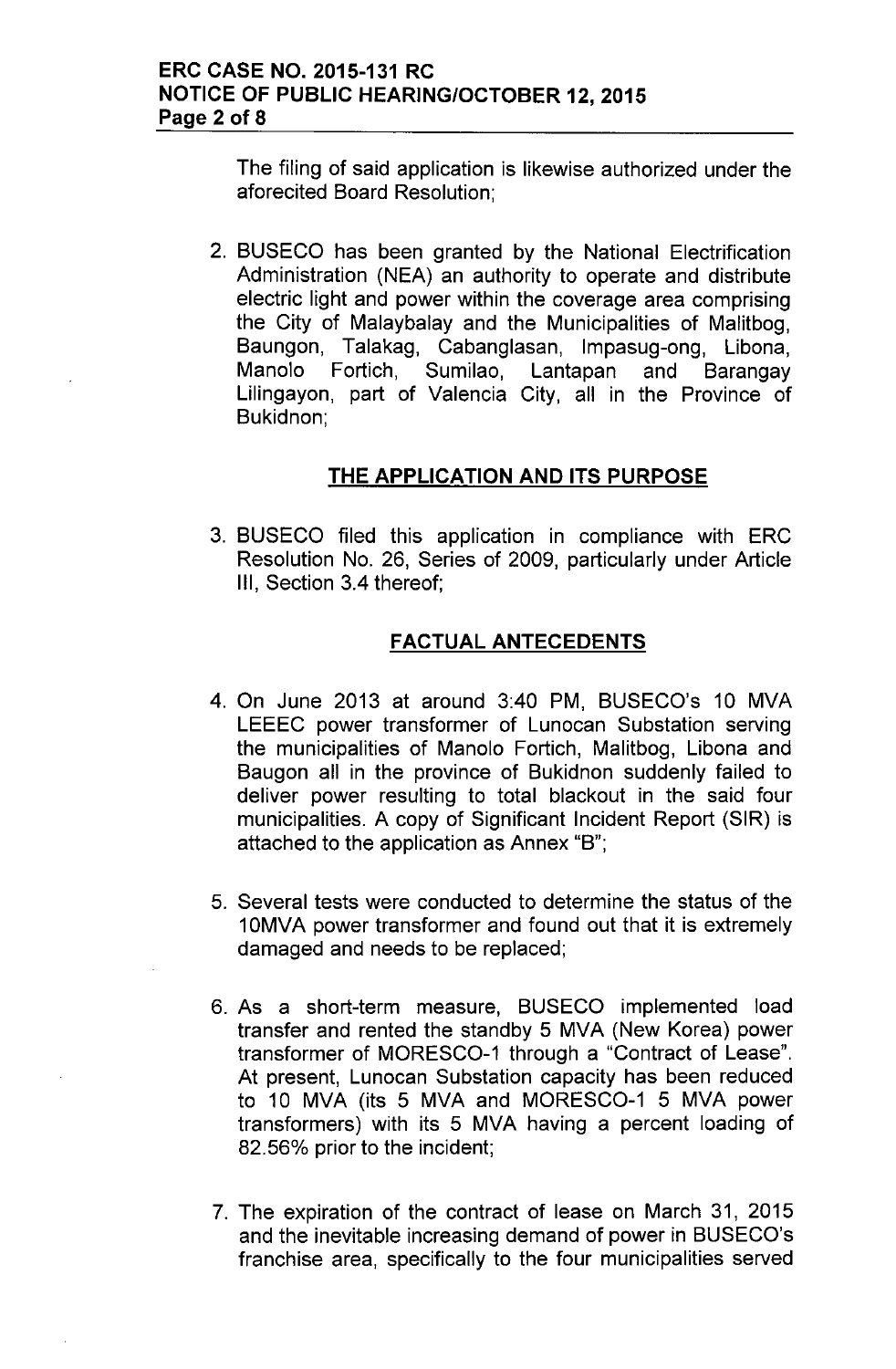by the Lunocan Substation, due to new high voltage customers and expansion of facilities of existing industrial customer in the area, causes it to immediately implement the Emergency Capex in order to minimize, if not avoid the possibility of rotating brownout of BUSECO's franchise area. A copy of the contract of lease is attached to the application as Annex "C'",

# 7.a. PROPOSED EMERGENCY CAPEX PROJECT

| <b>Project Title</b>                           | Supply and Installation of 69/13.2 kV, 10 MVA Power<br><b>Transformer</b>                                                                                                                                                                                                              |                                                                                                                               |  |  |  |  |  |  |  |
|------------------------------------------------|----------------------------------------------------------------------------------------------------------------------------------------------------------------------------------------------------------------------------------------------------------------------------------------|-------------------------------------------------------------------------------------------------------------------------------|--|--|--|--|--|--|--|
| <b>Project</b><br><b>Description</b>           | The project is the acquisition and installation of a<br>brand new 10 MVA power transformer and its<br>corresponding supply at Lunocan Substation.                                                                                                                                      |                                                                                                                               |  |  |  |  |  |  |  |
| <b>Justifications</b><br>and Benefits<br>to be | The removal of the rented 5 MVA (New Korea) will<br>reduce the capacity requirement of the Lunocan<br>Substation and<br>thereby<br>requires immediate<br>replacement. With the project completed, Lunocan<br>Substation will soon regain the capacity to supply<br>enough electricity. |                                                                                                                               |  |  |  |  |  |  |  |
| <b>Delivered</b>                               | As part also of the long-term plan of BUSECO, the<br>installation of brand new 10 MVA transformer is<br>enough to support the growing demand of Lunocan<br>S/S and could hold for 10 years without over-loading.                                                                       |                                                                                                                               |  |  |  |  |  |  |  |
| <b>Actual Project</b><br>Cost                  | Php 25,888,000.00                                                                                                                                                                                                                                                                      |                                                                                                                               |  |  |  |  |  |  |  |
| Project<br><b>Schedule</b>                     | <b>Year 2015</b>                                                                                                                                                                                                                                                                       |                                                                                                                               |  |  |  |  |  |  |  |
|                                                | "D"                                                                                                                                                                                                                                                                                    | > Performance Assessment of Lunocan<br>Substation;<br>> Project Formulation, Technical<br>and<br><b>Economic Evaluations.</b> |  |  |  |  |  |  |  |
| <b>Annexes</b>                                 | "E"                                                                                                                                                                                                                                                                                    | Bill of Materials (BOM) of the proposed<br>project;                                                                           |  |  |  |  |  |  |  |
|                                                | "F"                                                                                                                                                                                                                                                                                    | Specifications of the proposed project;                                                                                       |  |  |  |  |  |  |  |
|                                                | "G"                                                                                                                                                                                                                                                                                    | Gantt Chart of the proposed project.                                                                                          |  |  |  |  |  |  |  |
|                                                | "H"                                                                                                                                                                                                                                                                                    | Electrical diagrams of Lunocan S/S before<br>and after the proposed project completed.                                        |  |  |  |  |  |  |  |
|                                                | "["                                                                                                                                                                                                                                                                                    | BUSECO's competitive bidding results on<br>the proposed project.                                                              |  |  |  |  |  |  |  |

 $\sim$   $\sim$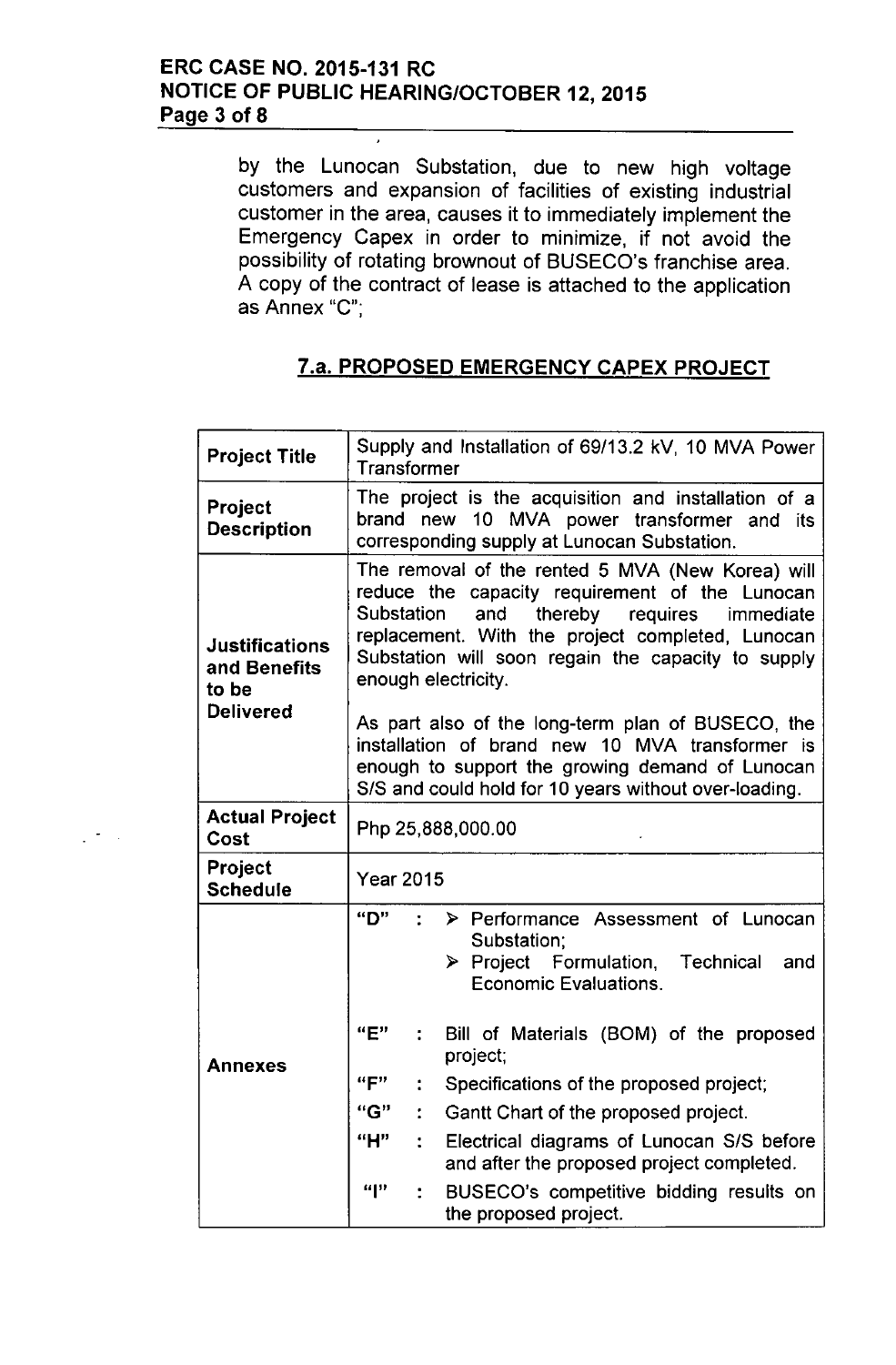# **ACTUAL PROJECT COSTS**

8. BUSECO is seeking for the authority to immediately implement the Emergency CAPEX Projects with the total amount of PhP25,888,000.00 as shown in Annex "E" which already includes delivery, testing and commissioning of the equipment;

## **PROJECT FINANCING PLAN**

9. The financing of the said projects will be sourced through a loan from the Security Bank at 6 % per annum for 10 years divided into 120 equal monthly installments; a separate application for authority to secure loan will be filed by the BUSECO for the purpose. Below is a summary of the CAPEX fund source of BUSECO:

| <b>Fund Source</b>            | <b>Total Project Cost</b><br>(PhP) |  |  |  |  |
|-------------------------------|------------------------------------|--|--|--|--|
| Bank/Financing<br>Institution | 25,888,000.00                      |  |  |  |  |
| NEA                           |                                    |  |  |  |  |
| Total                         | 25,888,000.00                      |  |  |  |  |

#### **CAPEX Fund Source (2015)**

10. Shown further is BUSECO's simulation of the indicative effect (rate impact) on its existing RFSC rate with the implementation of the proposed capital projects, to wit:

(Rest of the page intentionally left blank)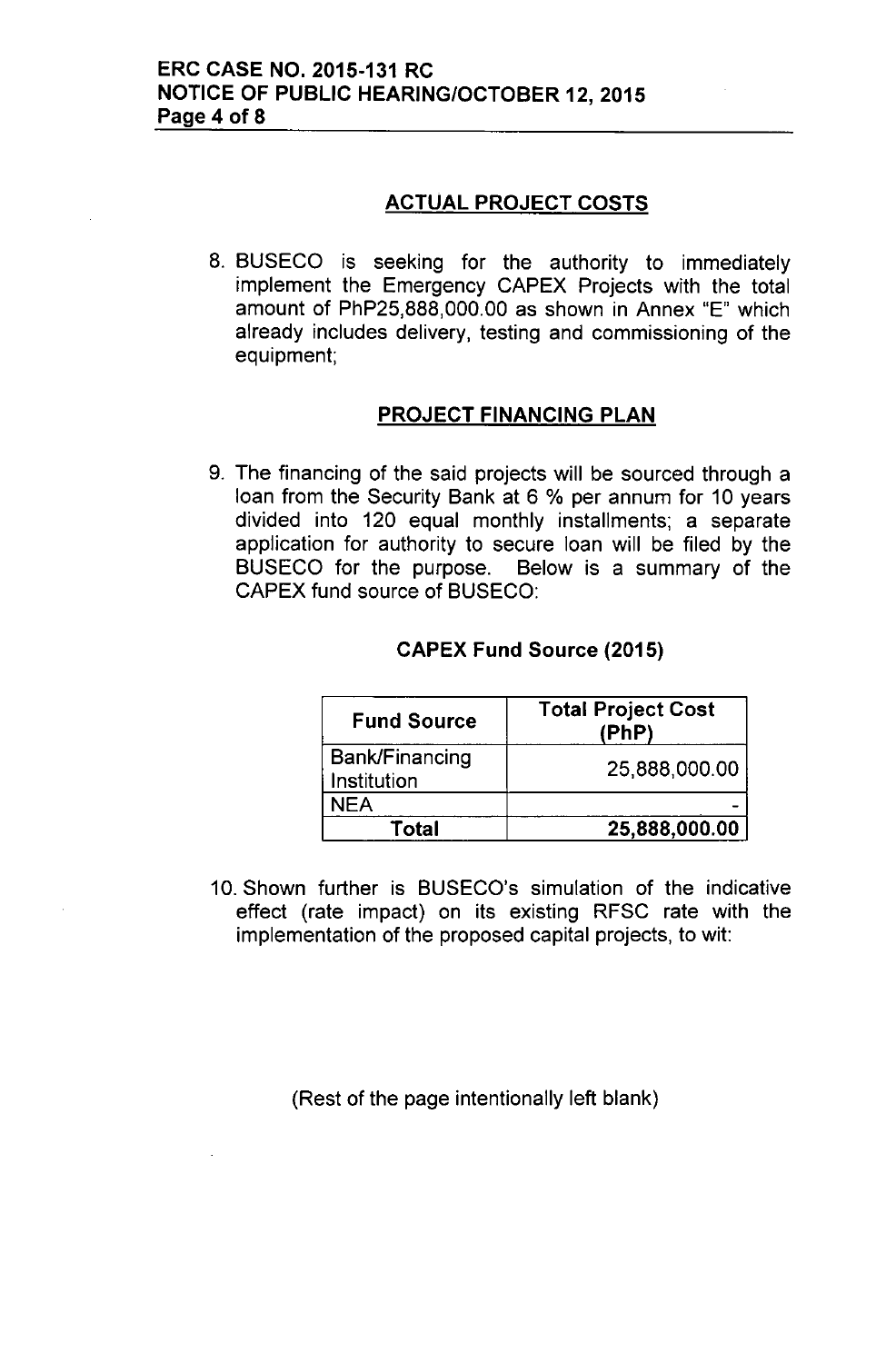# **ERC CASE NO. 2015-131 RC NOTICE OF PUBLIC HEARING/OCTOBER 12, 2015 Page 5 of 8**

# *Indicative effect (rate impact) on the existing RFSC rate of BUSECO*

|                                                    |                                                       | 2014           | 2015           | 2016            | 2017              | 2018               | 2019               | <b>TOTAL</b>       |
|----------------------------------------------------|-------------------------------------------------------|----------------|----------------|-----------------|-------------------|--------------------|--------------------|--------------------|
| Forecasted energy sales, kWh                       |                                                       | 124,365,644.67 | 129,340,270.46 | 134.314,896.24  | 139,289,522.03    | 144,264,147.82     | 149,238,773.60     | 820,813,254.82     |
| Cash balance beginning, PhP.<br>excess/(shortfall) |                                                       | 55,107,114.33  | 44,974,115.95  | 13.828,118.87   | (38,087,381.18)   | (75, 138, 392.24)  | (107, 586, 076.45) | (106, 902, 500.71) |
|                                                    | <b>CASH INFLOWS</b>                                   |                |                |                 |                   |                    |                    |                    |
|                                                    | current year collection<br>@PhP0.4004/kWh             | 109,924,188.19 | 98,793,978.78  | 102,593,747.20  | 106,393,515.61    | 110,193,284.03     | 113,993,052.44     | 641 891 766 25     |
|                                                    | 50% of income on leased<br>properties                 | 339,903.79     | 339,903.79     | 339,903.79      | 339,903.79        | 339,903.79         | 339,903.79         | 2.039.422.71       |
|                                                    | loan proceeds from financial<br>institutions, PhP     |                | 496,743,483.87 | 54 043 277 23   |                   |                    |                    | 550 786 761 10     |
|                                                    | Total Cash Inflows, PhP                               | 110,264,091.98 | 595,877,366.44 | 156,976,928.21  | 106,733,419.40    | 110,533,187.81     | 114,332,956.23     | 1.194.717.950.06   |
| Available cash for disbursement                    |                                                       | 165,371,206.31 | 640,851,482.39 | 170,805,047.08  | 68,646,038.22     | 35,394,795.58      | 6,746,879.78       | 1.087,815,449.35   |
|                                                    | <b>CASH OUTFLOWS</b>                                  |                |                |                 |                   |                    |                    |                    |
|                                                    | <b>CAPEX</b> requirement<br>including emergency capex | 65,642,794.04  | 467,928,643.31 | 54.043,277.23   |                   |                    |                    | 587.614.714.58     |
|                                                    | Rural electrification projects                        |                |                |                 |                   |                    |                    |                    |
|                                                    | new amortization (new<br>CAPEX) PhP                   |                | 68,903,961.33  | 73.377.642.96   | 63,236,268.57     | 63,236,268.57      | 63.236,268.57      | 331,990,410.01     |
|                                                    | amortization of approved<br>CAPEX, PhP                | 54,754,296.32  | 87,220,774.88  | 81,471,508.07   | 80,548,161.88     | 79,744,603.45      | 76,249,455.19      | 459,988,799.79     |
|                                                    | ERC Permit Fee, PhP                                   |                | 2,969,983.99   |                 |                   |                    |                    | 2.969,983.99       |
|                                                    | Total Cash Outflows, PhP                              | 120,397,090.36 | 627,023,363.52 | 208 892 428 26  | 143,784,430.46    | 142,980,872.02     | 139,485,723.76     | 1 382 563 908 37   |
| Cash balance ending, PhP,<br>excess/(shortfall)    |                                                       | 44,974,115.95  | 13,828,118.87  | (38,087,381.18) | (75, 138, 392.24) | (107, 586, 076.45) | (132, 738, 843.98) | (294, 748, 459.03) |
| PhP/kWh                                            | Excess/(shortfall) on RFSC,                           | 0.3616         | 0.1069         | (0.2836)        | (0.5394)          | (0.7458)           | (0.8894)           | (0.3591)           |

 $\ddot{\phantom{1}}$ 

 $\sim$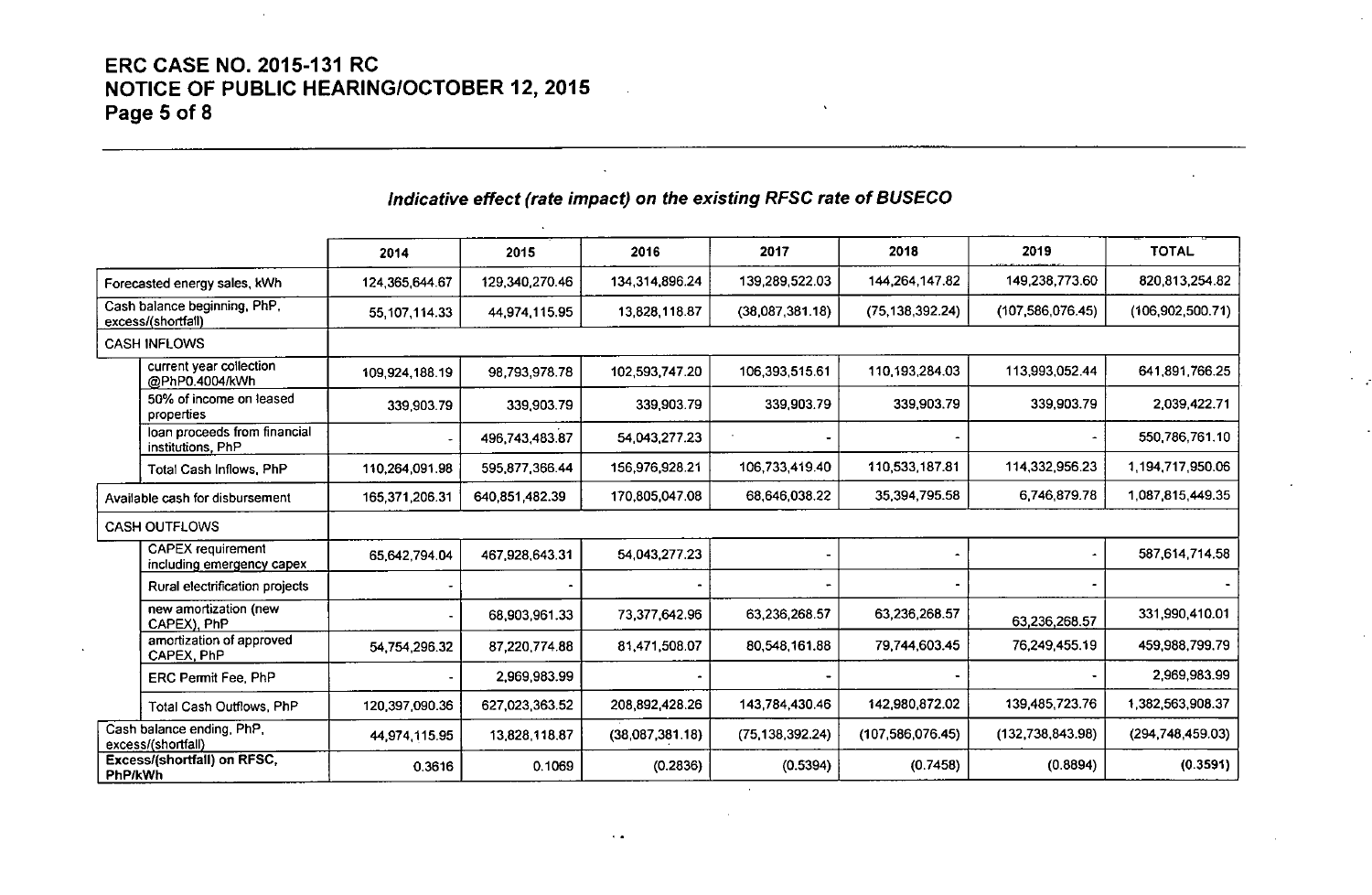## APPLICATION FOR PROVISIONAL AUTHORITY

- 11. BUSECO reiterates and incorporates the foregoing allegations in support of its application for issuance of provisional authority and further alleges that, currently BUSECO is managing its power distribution on a rotational basis which proves not only inconvenient to the memberconsumers but likewise detrimental to the economic activity in the area. This power unreliability needs to be immediately corrected by urgently installing the needed transformer which was rendered in-operational. The need for immediate improvement is the only solution to prevent a decline in BUSECO's power service; thus, it is imperative that the emergency CAPEX applied for approval be implemented the soonest time possible;
- 12. Considering the length of time to resolve the application, it being not the only application to be resolved by the Commission, it is only appropriate, justifiable and reasonable that a provisional authority to immediately implement the project be granted;

## COMPLIANCE WITH PRE-FILING REQUIREMENTS

- 13. In compliance with Section 2, Rule 6 of the ERC Rules of Practice and Procedure, copies of the application together with all its annexes and accompanying documents had been furnished by BUSECO to the Legislative Body of the Municipality of Manolo Fortich, Bukidnon where it principally operates and the Legislative Body of the Province of Bukidnon. Likewise the same was published in Gold Star Daily, a newspaper of general circulation within its franchise area;
- 14. As proof of compliance of the service of the said copies together with all its annexes and accompanying documents, and its publication in the newspaper of general publication within BUSECO's franchise are, are the Certifications and/or Acknowledgement of Receipt issued by the Authorized Representatives of the Local Government Units concerned as annexes "J-1" and "J-2" respectively. Likewise attached as annexes "K-1" and "K-2" are the Affidavit of Publication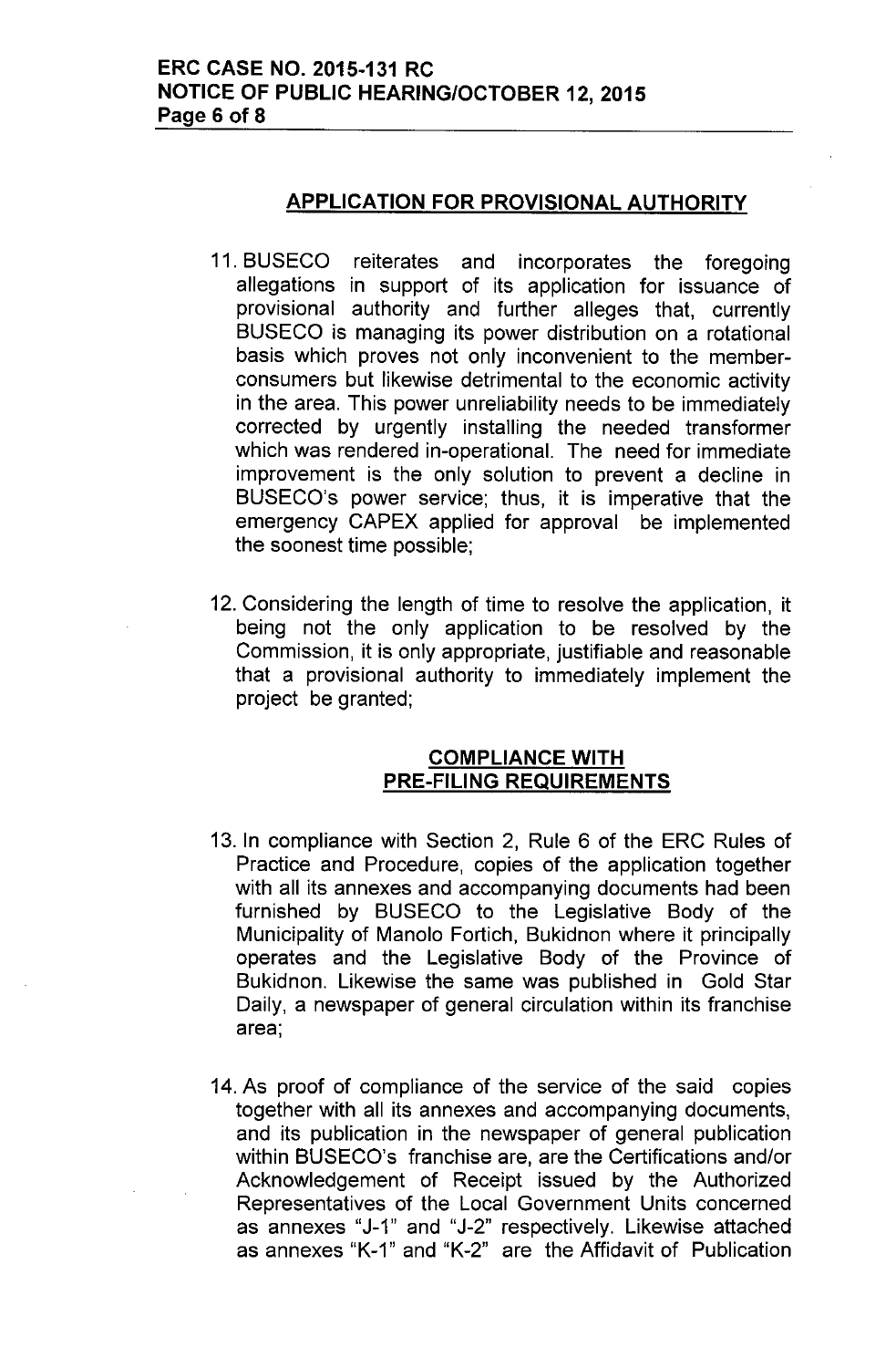and the newspaper issue containing the published application;

- 15. Moreover, prior to the filing of this application, a pre-filing conference with the concerned staff of the Commission was conducted pursuant to Section 4 of Rule 6, and for purposes of determining completeness of the supporting documents attached to it; and
- 16. BUSECO prays for the approval by the Commission, after due notice and hearing, of the said application and that pending hearing, a provisional authority be issued allowing the same to immediately implement the Emergency Capital Expenditure Projects in order to deliver the continuous power supply to the affected consumers.

The Commission has set the application for jurisdictional hearing, expository presentation, pre-trial conference and evidentiary hearing on November 11, 2015 (Wednesday) at nine o' clock in the morning (9:00 A.M.) at BUSECO's Principal Office, Poblacion, Manolo Fortich, Bukidnon.

All persons who have an interest in the subject matter of the proceeding may become a party by filing, at least five (5) days prior to the initial hearing and subject to the requirements in the ERC's Rules of Practice and Procedure, a verified petition with the Commission giving the docket number and title of the proceeding and stating: (1) the petitioner's name and address; (2) the nature of petitioner's interest in the subject matter of the proceeding, and the way and manner in which such interest is affected by the issues involved in the proceeding; and (3) a statement of the relief desired.

All other persons who may want their views known to the Commission with respect to the subject matter of the proceeding may file their opposition to the application or comment thereon at any stage of the proceeding before the applicant concludes the presentation of its evidence. No particular form of opposition or comment is required, but the document, letter or writing should contain the name and address of such person and a concise statement of the opposition or comment and the grounds relied upon.

All such persons who may wish to have a copy of the application may request the applicant, prior to the date of the initial hearing, that they be furnished with a copy of the application. The